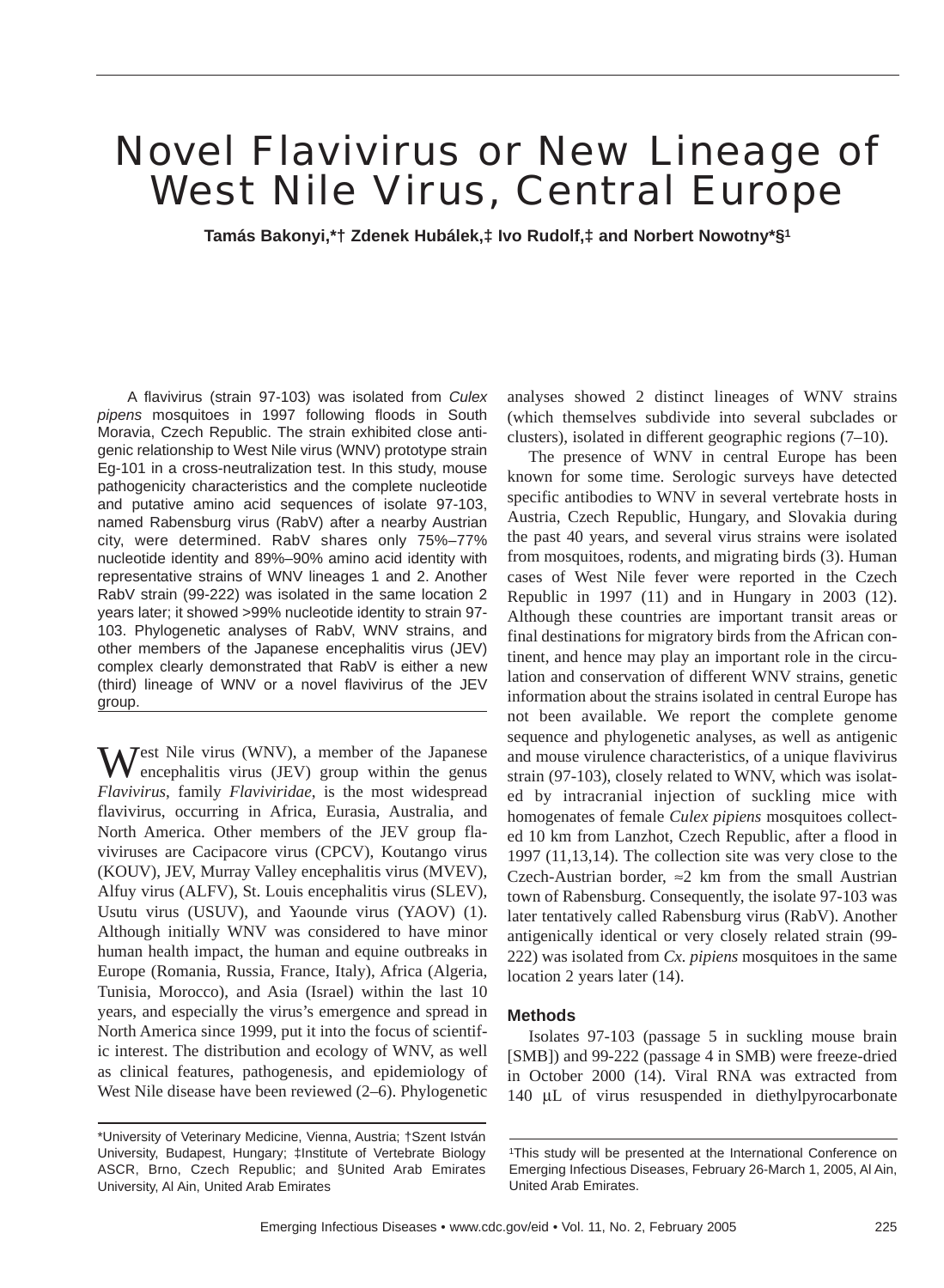#### RESEARCH

(DEPC)-treated water, using the QIAamp viral RNA Mini Kit (Qiagen, Hilden, Germany), according to the manufacturer's instructions. For amplification of the complete genome, oligonucleotide primers were designed with the help of the Primer Designer 4 for Windows 95 program (Scientific and Educational Software, version 4.10) and were synthesized by GibcoBRL Life Technologies, Ltd. (Paisley, Scotland, UK). A complete list of the 35 primers used in reverse transcription–polymerase chain reaction (RT-PCR) and sequencing reactions is available upon request. Reverse transcription and amplification were performed with a continuous RT-PCR method with the Qiagen OneStep RT-PCR Kit (Qiagen) following the manufacturer's instructions. Reverse transcription (at 50°C for 30 min) was followed by a denaturation step at 95°C for 15 min, and 40 cycles of amplification (94°C for 40 s, 57°C for 50 s, 72°C for 1 min). Reactions were completed by a final extension for 7 min at 72°C, and the amplicons were kept at 4°C until electrophoresis was carried out. The reactions were performed in a Perkin-Elmer GeneAmp PCR System 2400 thermocycler (Perkin-Elmer Corp., Wellesley, MA, USA). After RT-PCR, the amplicons were electrophoresed in agarose gel, stained with ethidium bromide, and bands were visualized under UV light. Gels were photographed with a Kodak DS Electrophoresis Documentation and Analysis System (Eastman Kodak Company, New Haven, CT, USA). Product sizes were determined with reference to a 100 – bp DNA Ladder (Promega, Madison, WI, USA). Fluorescence-based direct sequencings were performed in both directions on the PCR products with the ABI Prism Big Dye Terminator cycle sequencing ready reaction kit (Perkin-Elmer) and an ABI Prism 310 genetic analyzer (Perkin-Elmer) automated sequencing system (15).

The nucleotide sequences were identified by BLAST search against GenBank databases and were compiled and aligned with the help of the Align Plus 4 for Windows 95 (Scientific and Educational Software, version 4.00) and ClustalX Multiple Sequence Alignment (version 1.81) programs. Phylogenetic analysis was performed with the Phylogeny Inference Program Package (PHYLIP) version 3.57c. Distance matrices were generated by the Fitch program, with a translation/transversion ratio of 2.0. Phylogenetic trees were delineated by using the TreeView (Win32) program version 1.6.6.

#### **Results**

Both virus strains were identified as WNV by complement fixation and neutralization tests (11,13). Strain 97- 103 was compared antigenically in detail with the Egyptian Eg-101 topotype strain of WNV (16), a representative of WNV lineage 1 (clade 1a). In plaque-reduction cross-neutralization tests (PRNT) with homologous and heterologous antisera (produced by injection of ICR mice with 3 intraperitoneal doses at weekly intervals), the serum raised against Eg-101 neutralized both the homologous virus and 97-103 at a titer of 512, while the strain 97-103 specific serum was effective against strain Eg-101 only at a titer of 64, although it neutralized the homologous virus at 512. The average 4-fold difference in cross-PRNT titers indicates certain antigenic heterogeneity of the 2 strains, and the 97-103 isolate was therefore regarded as a subtype of WNV (14).

Virulence of RabV strains 97-103 and 99-222 was determined by intracranial and intraperitoneal injection of specific-pathogen-free (SPF) outbred ICR mice. Central nervous system symptoms (e.g., pareses of hind limbs) developed in suckling mice, which died 7–15 days after intracranial injection (Table 1). Adult mice did not show any clinical symptoms and survived the experimental infection. On the other hand, the WNV topotype strain Eg-101 caused fatal illness in intracranially injected mice, killing them within 4 to 6 days after infection, regardless of their age (11,13). After intraperitoneal injection, strain Eg-101 killed all suckling mice but a <10% of adult mice; RabV strains 97-103 and 99-222 killed approximately one third of suckling mice, and the average survival time was 11 days (range 10–14 days). Thus, both Rabensburg virus strains exhibit clearly lower virulence for mice than the Egyptian WNV topotype strain. In addition, average survival time of suckling ICR mice injected intracranially with RabV was significantly longer than with strain Eg-101.

The genome of strain 97-103 Rabensburg virus (RabV) was investigated by RT-PCR and subsequent direct sequencing of the amplicons. Initially, oligonucleotide primers designed on the consensus sequences of linage 1 and 2 WNV strains were applied to the viral nucleic acid of RabV. On the basis of the sequence information obtained from these PCR products, specific primer pairs were designed to produce overlapping amplicons covering

| Table 1. Survival time (days) of suckling mice injected intracranially with Rabensburg virus isolates 97-103 and 99-222 |                       |           |                       |           |  |  |  |  |
|-------------------------------------------------------------------------------------------------------------------------|-----------------------|-----------|-----------------------|-----------|--|--|--|--|
| Suckling mouse brain                                                                                                    | Strain 97-103         |           | <b>Strain 99-222</b>  |           |  |  |  |  |
| (SMB) passage no.                                                                                                       | Average survival time | Range     | Average survival time | Range     |  |  |  |  |
| $SMB0$ *                                                                                                                | 12.1                  | $12 - 13$ | 12.2                  | $9 - 15$  |  |  |  |  |
| $SMB_1$                                                                                                                 | 8.5                   | $7 - 10$  | 11.8                  | $11 - 13$ |  |  |  |  |
| SMB <sub>2</sub>                                                                                                        | 8.5                   | $7 - 11$  | 10.0                  | $9 - 11$  |  |  |  |  |
| SMB <sub>3</sub>                                                                                                        | 8.1                   | 7–9       | 8.7                   | $7 - 10$  |  |  |  |  |

\*Represents the original mosquito suspension during virus isolation attempts.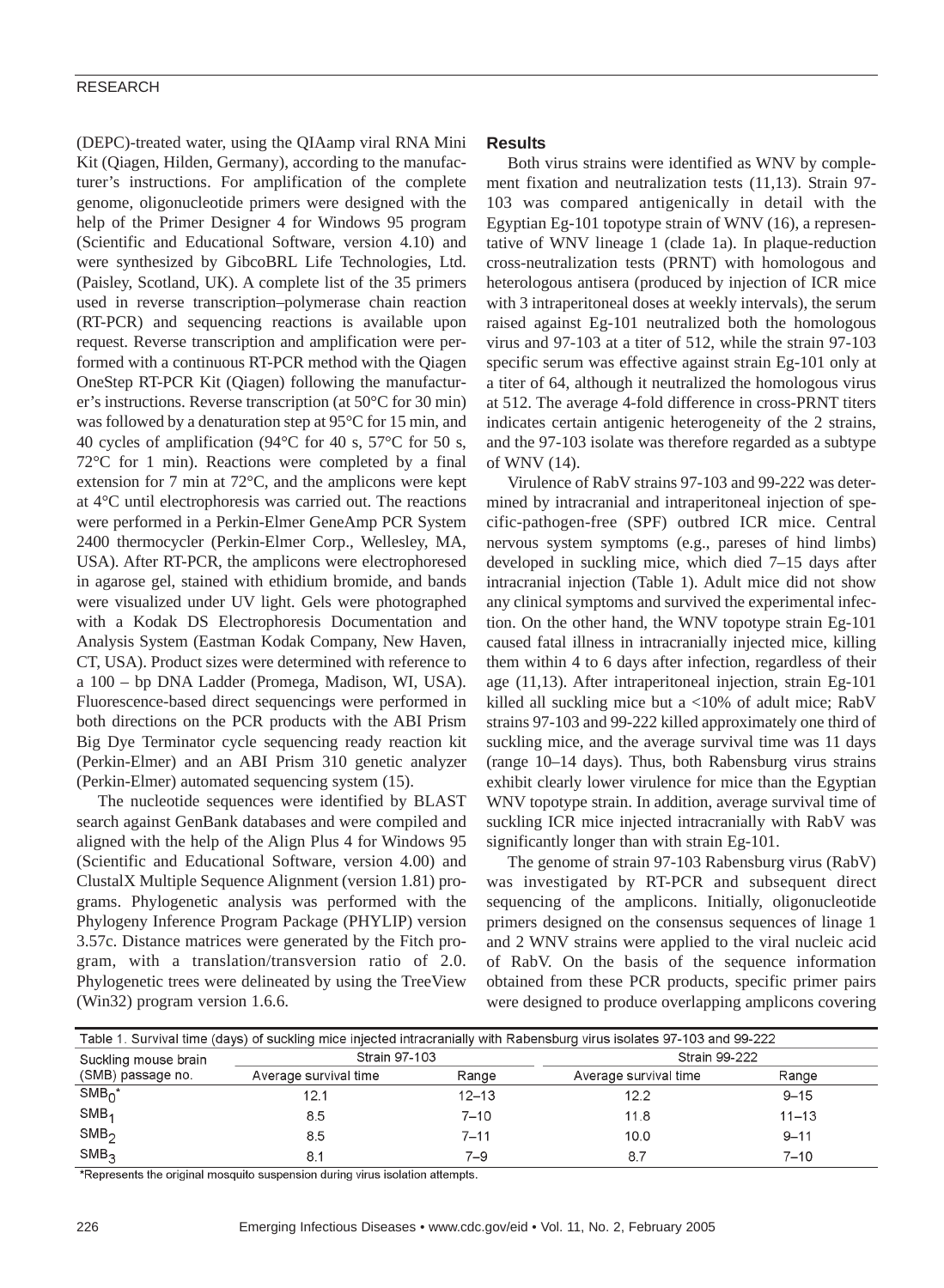the entire genome. The RT-PCR products were sequenced, and the sequences were compiled, resulting in a 10,972 – nucleotide (nt–) sequence that represented the complete genome of the virus. The sequence was identified by BLAST search against GenBank databases. The highest identity rates of RabV to other flaviviruses (78%–90%) were found with certain regions of WNV strains of lineage 1 and 2.

From the second isolate (99-222), 5 genomic regions have been amplified and sequenced so far, showing a total of 3656 nt. They represent partial coding sections from the core (C), anchored C, premembrane (PreM), and membrane (M) protein regions (between nucleotide positions 117 and 752); NS3 protein region (between nucleotide positions 5294 and 5536, and between nucleotide positions 5565 and 6343); NS4b and NS5 regions (between nucleotide positions 7321 and 8112); and NS5 protein region (between nucleotide positions 9095 and 10305). Partial sequence analysis of isolate 99-222 showed >99% identity to 97-103. Aligned to strain 97-103, only a few nucleotide substitutions were observed, in the following positions:  $C_{609}$  to T;  $C_{720}$  to A;  $G_{5727}$  to A (resulting in an amino acid change Met to Ile);  $T_{5910}$  to C (resulting in an amino acid change Ile to Thr);  $T_{5961}$  to C; C<sub>9630</sub> to A; and  $G_{9843}$  to T.

Similar to other flaviviruses (17), the nucleotide sequence of RabV contains l open reading frame (ORF) encoding the viral proteins as a large polyprotein precursor. The ORF starts at nucleotide position 97, and codes for a 3,433-amino acid (aa) polypeptide. The putative amino acid sequence of the polyprotein precursor gene of RabV 97-103 has been translated; based on the amino acid alignment with WNV, the putative mature proteins, conserved structural elements, and putative enzyme motifs were localized. The anchored C protein is located between nt 97 and 465; within this region, the C protein is located between nt 97 and 411. The PreM protein is encoded from nt 466 to nt 966, with the M protein between nt 742 and 966. The envelope (E) protein is encoded between nucleotide positions 967 and 2469, followed by the nonstructural proteins NS1 (nt 2470–3525), NS2a (nt 3526–4218), NS2b (nt 4219–4611), NS3 (nt 4612–6468), NS4a (nt 6469–6846), 2K (nt 6847–6915), NS4b (nt 6916–7680), and NS5 (nt 7681–10395), respectively. Amino acid identities with WNV were found at the known conserved positions (i.e., Cys residues involved in

Table 2. Sequences of West Nile virus (WNV) strains and other members of the Japanese encephalitis virus group used for phylogenetic analyses

|                                     |                    | Accession |         | Isolation                 |                   | WNV lineage,   |
|-------------------------------------|--------------------|-----------|---------|---------------------------|-------------------|----------------|
| Virus name                          | Code               | $no.*$    | Year    | Host                      | Geographic origin | clade          |
| WNV HNY1999                         | NY99a              | AF202541  | 1999    | Human                     | New York          | 1a             |
| WNV NY99flamingo38299               | NY99b              | AF196835  | 1999    | Flamingo                  | New York          | 1a             |
| WNV IS98STD                         | Is98               | AF481864  | 1998    | Stork                     | Israel            | 1a             |
| WNV Italy1998Equine                 | It98               | AF404757  | 1998    | Horse                     | Italy             | 1a             |
| <b>WNV RO9750</b>                   | Ro96               | AF260969  | 1996    | Culex pipiens             | Romania           | 1a             |
| <b>WNV VLG4</b>                     | Rus99a             | AF317203  | 1999    | Human                     | Volgograd         | 1a             |
| WNV LEIV-Vlg99-27889                | Rus99b             | AY277252  | 1999    | Human                     | Volgograd         | 1a             |
| WNV PaH001                          | Tu97               | AY268133  | 1997    | Human                     | Tunisia           | 1a             |
| WNV PaAn001                         | Fr00               | AY268132  | 2000    | Horse                     | France            | 1a             |
| WNV Eg101                           | Eg51               | AF260968  | 1951    | Human                     | Egypt             | 1a             |
| WNV Chin-01                         | Chin <sub>01</sub> | AY490240  | Unknown | Unknown <sup>+</sup>      | China             | 1a             |
| WNV Kunjin MRM61C                   | Kunjin             | D00246    | 1960    | Cx. annulirostris         | Australia         | 1 <sub>b</sub> |
| <b>WNV Sarafend</b>                 | Sarafend           | AY688948  |         | Laboratory strain         |                   | 2              |
| WNV B956 (WNFCG)                    | Ug37               | M12294    | 1937    | Human                     | Uganda            | 2              |
| WNV LEIV-Krnd88-190                 | Rus98              | AY277251  | 1998    | Dermacentor<br>marginatus | Caucasus          | 4†             |
| Rabensburg virus (97-103)           | RabV               | AY765264  | 1997    | Cx. pipiens               | Czech Republic    | 3†             |
| Japanese encephalitis virus         | <b>JEV</b>         | NC 001437 |         |                           |                   |                |
| Murray Valley<br>encephalitis virus | <b>MVEV</b>        | NC 000943 |         |                           |                   |                |
| Usutu virus                         | <b>USUV</b>        | AY453411  |         |                           |                   |                |
| Saint Louis<br>encephalitis virus   | <b>SLEV</b>        | AF013416  |         |                           |                   |                |
| Alfuy virus                         | <b>ALFV</b>        | AF013360  |         |                           |                   |                |
| Cacipacore virus                    | <b>CPCV</b>        | AF013367  |         |                           |                   |                |
| Koutango virus                      | KOUV               | AF013384  |         |                           |                   |                |
| Yaounde virus                       | YAOV               | AF013413  |         |                           |                   |                |

\*Partial nucleotide sequences (NS5 protein region) are indicated in italics.

†Unknown, tentative speciation.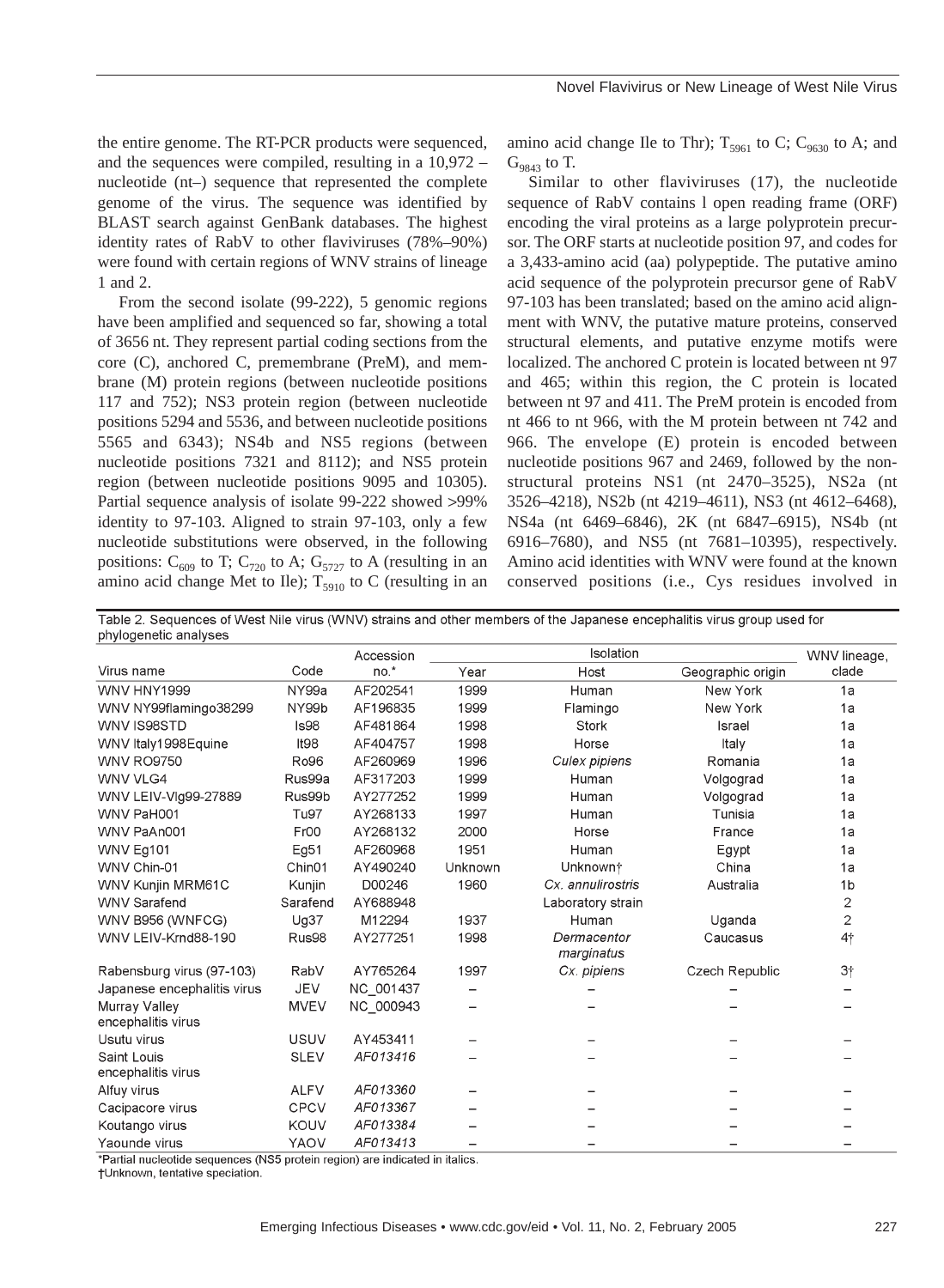#### RESEARCH

intramolecular bonds in the E and NS1 protein, putative integrin binding motif of the E protein, catalytic triad and substrate binding pocket of the trypsin-like serine protease, RNA helicase motif of the NS3 protein, and RNA-dependent RNA polymerase motif of the NS5 protein; 15).

To investigate the phylogenetic relationship of RabV to other WNV isolates, multiple nucleotide and putative amino acid sequence alignments were made involving 16 WNV strains (listed in Table 2). Although several complete WNV nucleotide sequences from previously published studies (10,18) have been deposited in the GenBank databases, only selected representatives of lineages and clades have been included in our alignments, in order to obtain more precise and demonstrative trees.

RabV exhibited 73%–77% nucleotide identity rates to the different WNV strains (Table 3). The relationships between the strains are demonstrated in Figure 1. The 2 lineages of WNV are obviously separated in the tree. Clade 1a viruses form a tight cluster with close genetic relationship among the members. Kunjin virus, the representative of clade 1b, appears as a separate branch of lineage 1. Unfortunately, no complete genome sequence information is available on clade 1c (Indian strains); thus, they are not represented in the tree. The prototype Uganda strain B956 (WNFCG) of lineage 2 is grouped together with the Sarafend strain, a laboratory strain with uncertain origin and passage history. Two viruses proved to be clearly distinct with significant genetic distances to all other WNV strains and also from each other: RabV and strain LEIV-Krnd88-190 (in the phylogenetic trees designated Rus98). The latter virus was isolated from *Dermacentor marginatus* ticks in the northwest Caucasus Mountain valley in 1998 and was regarded as a new variant of WNV (19–21). Because these 2 viruses differ considerably from all WNV strains, the issue is raised about whether classifying these 2 viruses as separate members of the JEV group might be more appropriate.

To elucidate this question, a comprehensive phylogenetic analysis was performed on all representatives of the JEV group. Because only partial common sequence information of the NS5 protein gene region is currently available from SLEV, ALV, CPCV, KOUV, and YAOUV (22), the phylogenetic analysis had to be restricted to this region (Figure 2). Within the investigated genome stretch, RabV showed 77%–78% identity to lineage 1 and 2 WNV strains, 77% identity to strain LEIV-Krnd88-190, and 71%–76% identity to other representatives of the JEV group. In the phylogenetic tree (Figure 2), the separation of the 2 unique strains (RabV and LEIV-Krnd88-190  $=$ Rus98) from WNV is clearly visible. Although RabV

| Table 3. Nucleotide and amino acid identity rates between RabV* and other flaviviruses |                       |                      |                      |            |                      |  |  |  |
|----------------------------------------------------------------------------------------|-----------------------|----------------------|----------------------|------------|----------------------|--|--|--|
| Code                                                                                   |                       | Identity to RabV (%) |                      |            |                      |  |  |  |
|                                                                                        |                       | Nucleotide           |                      | Amino acid |                      |  |  |  |
|                                                                                        | WNV lineage and clade | Complete             | Partial <sup>+</sup> | Complete   | Partial <sup>+</sup> |  |  |  |
| NY99a                                                                                  | 1a                    | 77                   | 78                   | 90         | 95                   |  |  |  |
| NY99b                                                                                  | 1a                    | 77                   | 78                   | 90         | 95                   |  |  |  |
| Is98                                                                                   | 1a                    | 77                   | 78                   | 90         | 95                   |  |  |  |
| It98                                                                                   | 1a                    | 77                   | 78                   | 90         | 95                   |  |  |  |
| Ro96                                                                                   | 1a                    | 77                   | 78                   | 90         | 95                   |  |  |  |
| Rus99a                                                                                 | 1a                    | 77                   | 78                   | 90         | 95                   |  |  |  |
| Rus99b                                                                                 | 1a                    | 77                   | 78                   | 90         | 95                   |  |  |  |
| Tu97                                                                                   | 1a                    | 76                   | 78                   | 90         | 95                   |  |  |  |
| Fr00                                                                                   | 1a                    | 77                   | 78                   | 90         | 95                   |  |  |  |
| Eg51                                                                                   | 1a                    | 77                   | 78                   | 90         | 95                   |  |  |  |
| Chin01                                                                                 | 1a                    | 77                   | 78                   | 90         | 95                   |  |  |  |
| Kunjin                                                                                 | 1 <sub>b</sub>        | 75                   | 77                   | 89         | 94                   |  |  |  |
| Sarafend                                                                               | $\mathbf 2$           | 77                   | 78                   | 90         | 96                   |  |  |  |
| Ug37                                                                                   | $\overline{2}$        | 77                   | 78                   | 90         | 96                   |  |  |  |
| Rus98                                                                                  | 4 (speculation)       | 73                   | 77                   | 87         | 95                   |  |  |  |
| <b>JEV</b>                                                                             |                       | 68                   | 74                   | 75         | 86                   |  |  |  |
| <b>MVEV</b>                                                                            |                       | 69                   | 74                   | 76         | 86                   |  |  |  |
| <b>USUV</b>                                                                            |                       | 68                   | 72                   | 75         | 83                   |  |  |  |
| <b>SLEV</b>                                                                            |                       |                      | 71                   | -          | 78                   |  |  |  |
| ALFV                                                                                   |                       |                      | 74                   |            | 88                   |  |  |  |
| CPCV                                                                                   |                       |                      | 71                   |            | 79                   |  |  |  |
| KOUV                                                                                   |                       |                      | 76                   |            | 90                   |  |  |  |
| YAOV                                                                                   |                       |                      | 75                   |            | 87                   |  |  |  |

\*RabV, Rabensburg virus; JEV, Japanese encephalitis virus; MVEV, Murray Valley encephalitis virus; USUV, Usutu virus; SLEV, St. Louis encephalitis virus; ALFV, Alfuy virus; CPCV, Cacipacore virus; KOUV, Koutango virus; YAOV, Yaounde virus.

†Partial alignment between nucleotide positions 9067 and 10101.

‡Partial alignment between amino acid positions 2991 and 3335.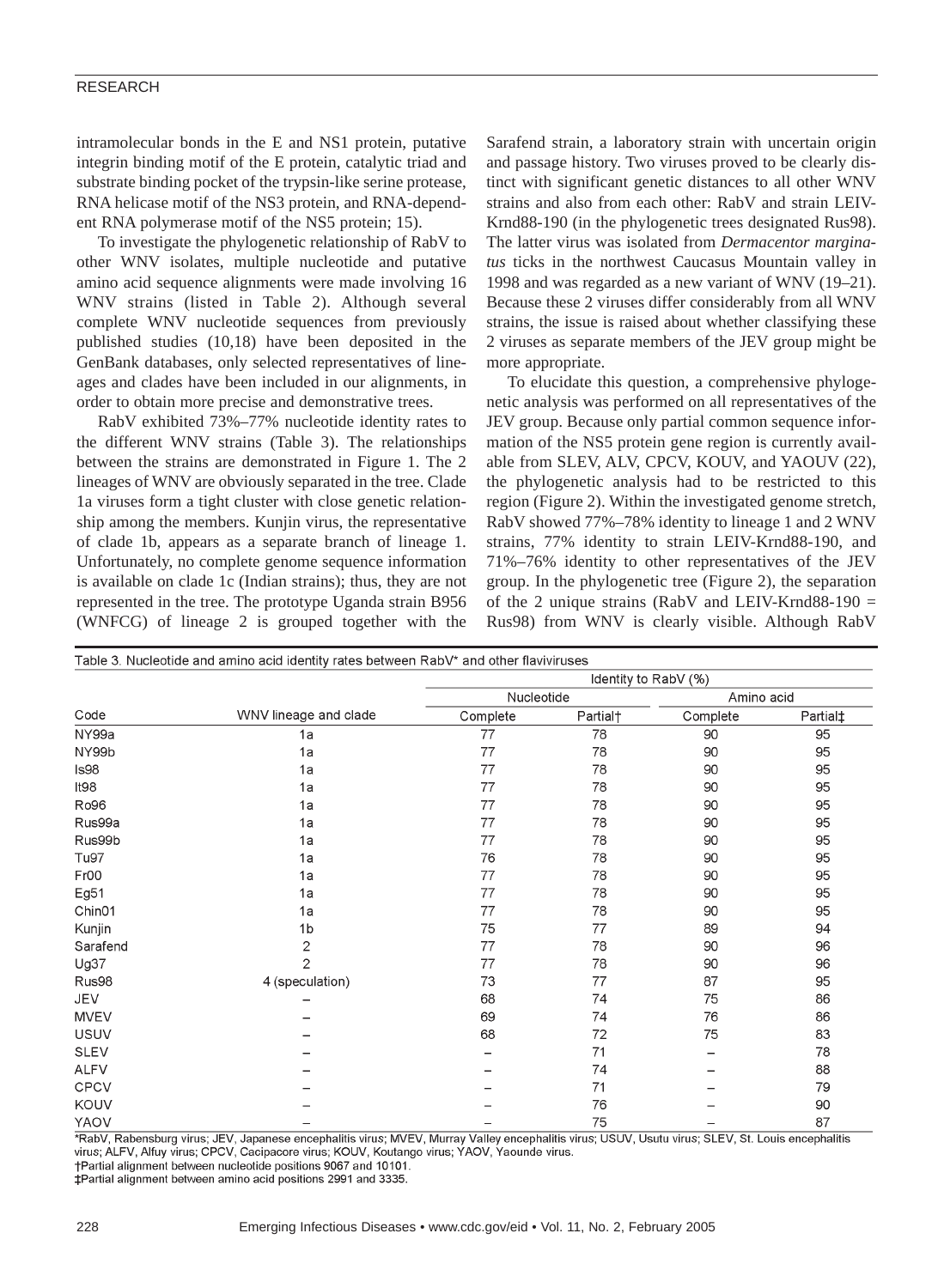

Figure 1. Phylogenetic tree illustrating the genetic relationship between selected West Nile virus strains based on their complete genome sequences. Bar on the left demonstrates the genetic distance. (Abbreviations and accession numbers are listed in Table 2.)

exhibits the closest relationship to the WNV representatives, similar identity rates (76%) exist between MVEV and USUV, as well as between JEV and ALFV, and these viruses have been taxonomically classified as separate viruses. The Rus98 virus clusters together with KOUV, a virus isolated originally from a Kemp's gerbil (*Tatera kempi*) in Senegal 1968 and subsequently recovered from other rodent species and several genera of ticks (*Rhipicephalus*, *Hyalomma*, *Alectorobius*) in central Africa (23). The Rus98 strain was also isolated from ticks.

The putative amino acid sequence of RabV was also compared with the corresponding sequences of representatives of WNV lineages and clades, as well as with other JEV group viruses on the available polypeptide sequence regions. RabV shared 89%–90% identity on the complete polypeptide precursor region with the WNV strains, 87% identity with the Rus89 strain, and 75%–76% identity with JEV, USUV, and MVEV. The alignments of the partial amino acid sequences of the NS5 region (between aa 2991 and 3335) showed 94%–96% identity rates with the WNV strains, 95% with strain Rus98, and 78%–90% with the other members of the JEV group (Table 3). Phylogenetic trees, based on the amino acid alignments, displayed nearly identical topology to nucleotide sequence–based trees (data not shown). The complete genome sequence of RabV (flavivirus strain 97-103) has been deposited in GenBank under accession no. AY765264.

#### **Discussion**

WNV strains of different lineages exhibit considerable genomic diversity (76%–77% nucleotide identity only). At the same time, WNV is not sharply delimited genomically from the other members of the JEV group. The available partial sequences of the NS5 gene region from other viruses of the group show 71%–76% nucleotide and 78%–90% amino acid identities to WNV strains. The closest relatives of WNV are KOUV and YAOV (10,22–24).

Lineage 1 of WNV comprises strains from several continents and is subdivided into at least 3 clades. In clade 1a, several subclades or clusters are formed by closely related strains, such as strains isolated 40–50 years ago in Europe and Africa; strains isolated 20–30 years ago in Africa; strains isolated within the last 10 years in Europe and Africa; and strains isolated within the last 5 years in the United States and Israel. Clade 1b consists of the Australian isolates (Kunjin), while clade 1c contains strains from India. Lineage 2 is composed of WNV strains that have been isolated, so far exclusively, in the sub-Saharan region of Africa and in Madagascar (18). The genetic distance between the 2 lineages is relatively great in contrast to that within some representatives of lineage 1 that were isolated in distant geographic locations and within considerable time intervals. While the viruses in clade 1a share 95.2%–99.9% nucleotide and 99.3%–100% amino acid identity to each other, and also 86.6%–87.8% nucleotide and 97.4%–97.7% amino acid identity to the clade 1b viruses, the overall identity rates between lineage 1 and 2 are only 75.7%–76.8% on nucleotide level and 93.2%–94.0% on amino acid level (18), identity rates that resemble those between RabV and either lineage 1 or lineage 2 WNV strains. Besides genomic differences, antigenic variability can be observed in cross-neutralization analyses and monoclonal antibody binding assays (8,18).

The results of the phylogenetic analyses indicate that viruses closely related to WNV are present in central Europe and southern Russia. Although these viruses have initially been identified as WNV, they can be regarded, on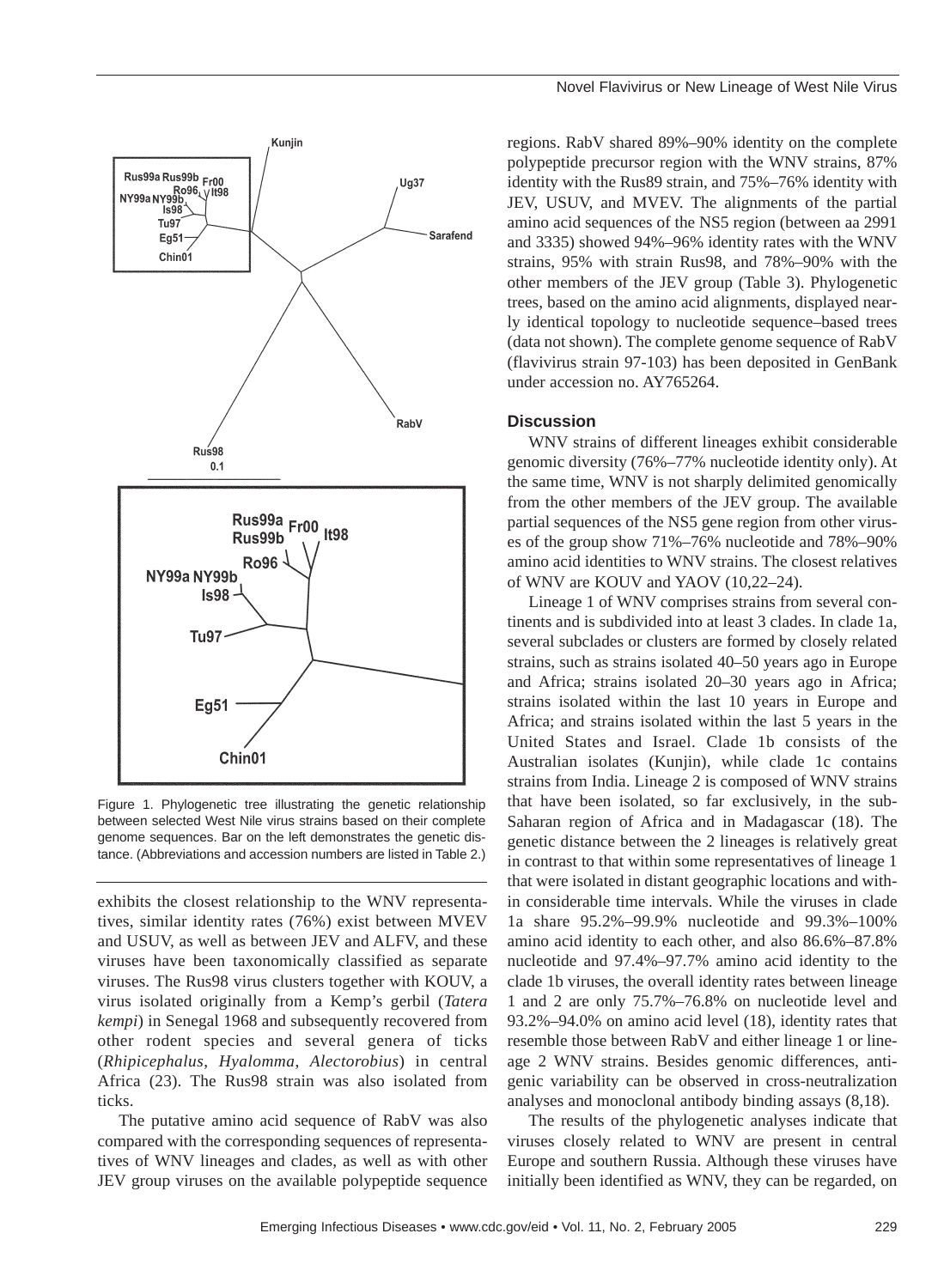#### RESEARCH



Figure 2. Phylogenetic tree illustrating the genetic relationship between representatives of the Japanese encephalitis virus complex and selected West Nile virus strains based on partial genome sequences of the NS5 protein gene. Bar on the left demonstrates the genetic distance. (Abbreviations and accession numbers are listed in Table 2.)

the basis of their genetic distances, either as separate lineages of WNV (RabV: lineage 3; LEIV-Krnd88-190  $=$ Rus98: lineage 4) or as new viruses within the JEV group. The antigenic and biologic differences between RabV and the WNV reference strain Eg-101 also support this opinion. Isolation of RabV in 1997 was obviously not an isolated event; rather, flaviviruses of the RabV type seem to be present or persist in this area, as demonstrated by the isolation of an almost identical virus strain (99-222) 2 years later (14). The ecology of RabV needs further investigation. Other unanswered questions concern the pathogenicity and host spectrum of the virus, especially regarding possible human infections.

To summarize, a novel flavivirus strain of unknown human pathogenicity, repeatedly isolated from *Cx. pipiens* mosquitoes in central Europe, has been molecularly characterized, including determination of its complete nucleotide and deduced amino acid sequences. Based on the analysis of the virus and comparison with related viruses including phylogenetic relationships, we suggest that RabV be classified either as a new (third) lineage of WNV or as a novel flavivirus within the JEV group.

This study was funded by a grant of the Austrian Federal Ministry for Health and Women's Issues, and it was also supported by the Czech Science Foundation (206/03/0726).

Dr. Bakonyi is a lecturer in virology at the Faculty of Veterinary Science, Budapest, and also works as a guest researcher at the University of Veterinary Medicine, Vienna. He is interested in the molecular diagnosis and epidemiology of animal and human viruses.

#### **References**

- 1. Heinz FX, Collett MS, Purcell RH, Gould EA, Howard CR, Houghton M, et al. Family *Flaviviridae*. In: van Regenmortel MHV, Faquet CM, Bishop DHL, editors. Virus taxonomy, Seventh International Committee for the Taxonomy of Viruses. San Diego: Academic Press; 2000. p. 859–78.
- 2. Hayes CG. West Nile fever. In: Monath TP, editor. The arboviruses: epidemiology and ecology. Vol. V. Boca Raton (FL): CRC Press; 1989. p. 59–88.
- 3. Hubálek Z, Halouzka J. West Nile fever—a reemerging mosquitoborne viral disease in Europe. Emerg Infect Dis. 1999;5:643–50.
- 4. Hubálek Z. European experience with the West Nile virus ecology and epidemiology: could it be relevant for the New World? Viral Immunol. 2000;13:415–26.
- 5. Murgue B, Zeller H, Deubel V. The ecology and epidemiology of West Nile virus in Africa, Europe. In: Mackenzie JS, Barrett ADT, Deubel V, editors. Japanese encephalitis and West Nile viruses. Current topics in Microbiology. Vol. 267: West Nile. Berlin: Springer; 2002. p. 195–221.
- 6. Zeller HG, Schuffnecker I. West Nile virus: an overview of its spread in Europe and the Mediterranean basin in contrast to its spread in the Americas. Eur J Clin Microbiol Infect Dis. 2004;23:147–56.
- 7. Berthet F, Zeller HG, Drouet M, Rauzier J, Digoutte J, Deubel V. Extensive nucleotide changes and deletions within the envelope gene of Euro-African West Nile viruses. J Gen Virol. 1997;78:2293–7.
- 8. Savage HM, Ceianu C, Nicolescu G, Karabatsos N, Lanciotti RS, Vladimirescu A, et al. Entomologic and avian investigations of an epidemic of West Nile fever in Romania, 1996, with serologic and molecular characterization of a virus from mosquitoes. Am J Trop Med Hyg. 1999;61:600–11.
- 9. Lanciotti RS, Roehrig JT, Deubel V, Smith J, Parker M, Steele K, et al. Origin of the West Nile virus responsible for an outbreak of encephalitis in the northeastern U.S. Science. 1999;286:2333–7.
- 10. Charrel RN, Brault AC, Gallian P, Lemasson JJ, Murgue B, Murri S, et al. Evolutionary relationship between Old World West Nile virus strains evidence for viral gene flow between Africa, the Middle East, and Europe. Virology. 2003;315:381–8.
- 11. Hubálek Z, Halouzka J, Juricova Z. West Nile fever in Czechland. Emerg Infect Dis. 1999;5:594–5.
- 12. Ferenzi E, Bakonyi T, Tóth-Mittler E, Czeglédi A, Bán E. Emergence of an old-new virus: domestic West Nile virus infections with central nervous system symptoms, 2003–2004. In: Abstracts of the 2004 year Congress of the Hungarian Society for Microbiology; 2004. Oct. 7–9, Keszthely, Hungary. Abstract p. 36–7 [in Hungarian]. Budapest: Hungarian Soceity for Microbiology; 2004.